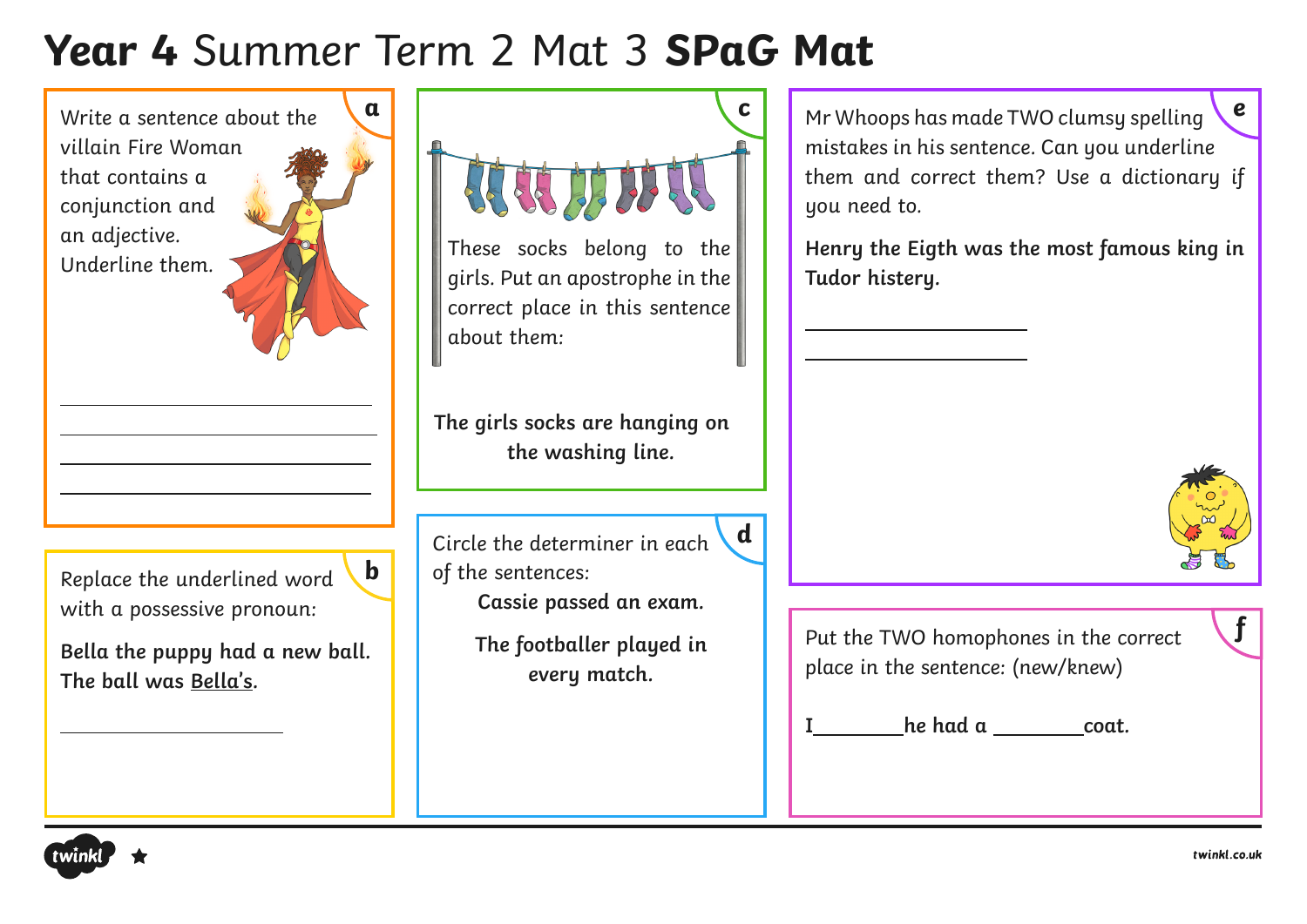# **Year 4** Summer Term 2 Mat 3 **SPaG Mat**



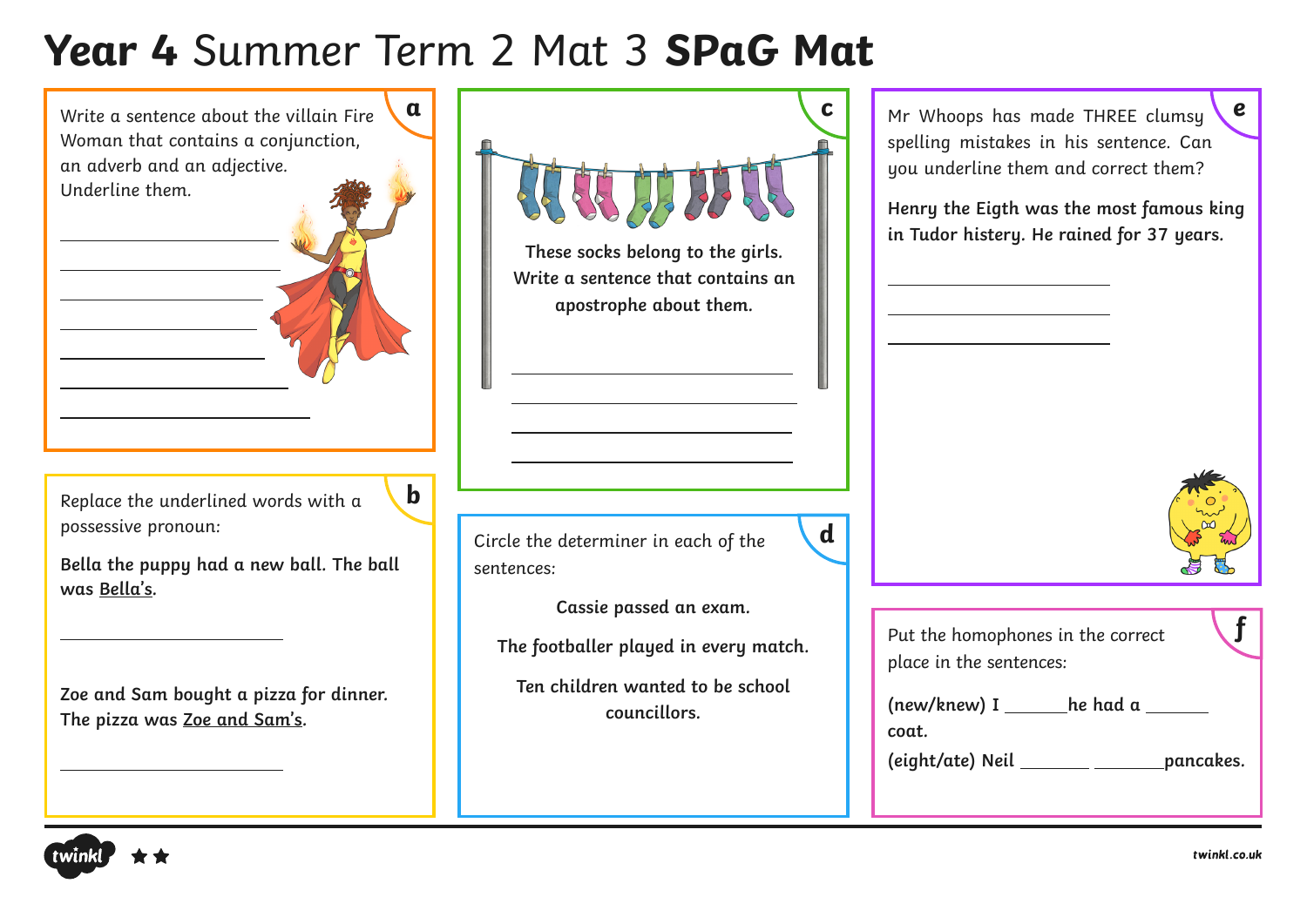# **Year 4** Summer Term 2 Mat 3 **SPaG Mat**

| $\mathbf{a}$<br>Write a sentence about the villain<br>Fire Woman that contains a fronted<br>adverbial, a conjunction and an<br>adjective. Underline them.                                                       | С<br>5555<br>These socks belong to the girls.<br>Write a sentence that contains<br>an apostrophe and an adverb<br>about them.                                                            | $\mathbf e$<br>Mr Whoops has made FOUR clumsy<br>spelling mistakes in his sentences. Can<br>you underline them and correct them?<br>Henry the Eigth was the most famous<br>king in Tudor histery. He rained for 37<br>years. Ocasionly, he liked to chop off his<br>wives' heads. |
|-----------------------------------------------------------------------------------------------------------------------------------------------------------------------------------------------------------------|------------------------------------------------------------------------------------------------------------------------------------------------------------------------------------------|-----------------------------------------------------------------------------------------------------------------------------------------------------------------------------------------------------------------------------------------------------------------------------------|
| $\mathbf b$<br>Replace the underlined words with a<br>possessive pronoun:<br>Bella the puppy had a new ball. The ball<br>was Bella's.<br>Zoe and Sam bought a pizza for dinner.<br>The pizza was Zoe and Sam's. | $\mathbf d$<br>Circle the determiner in each of the<br>sentences:<br>Cassie passed an exam.<br>The footballer played in every match.<br>Ten children wanted to be school<br>councillors. | Put the homophones in the correct<br>place in the sentences:<br>(new/knew) I he had a<br>coat.                                                                                                                                                                                    |
| Bob ordered the biggest ice cream on the<br>menu. The ice cream was Bob's.                                                                                                                                      | Now write a sentence with a different<br>determiner and circle it.                                                                                                                       | (eight/ate) Neil _______ _____ pancakes.<br>Can you write a sentence with the<br>homophones 'through' and 'threw' in?                                                                                                                                                             |

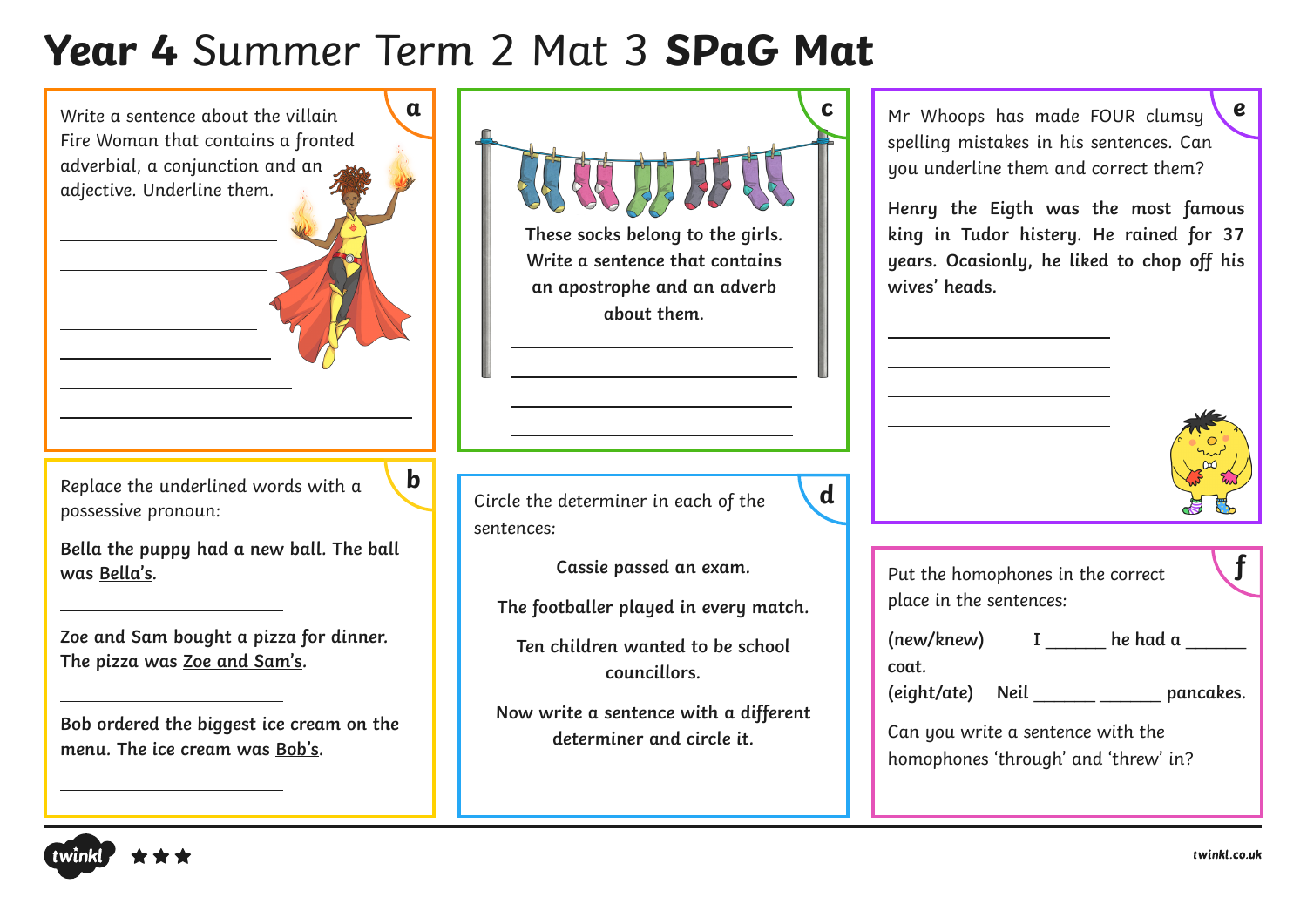# **Year 4** Summer Term 2 Mat 3 **SPaG Mat Answers**



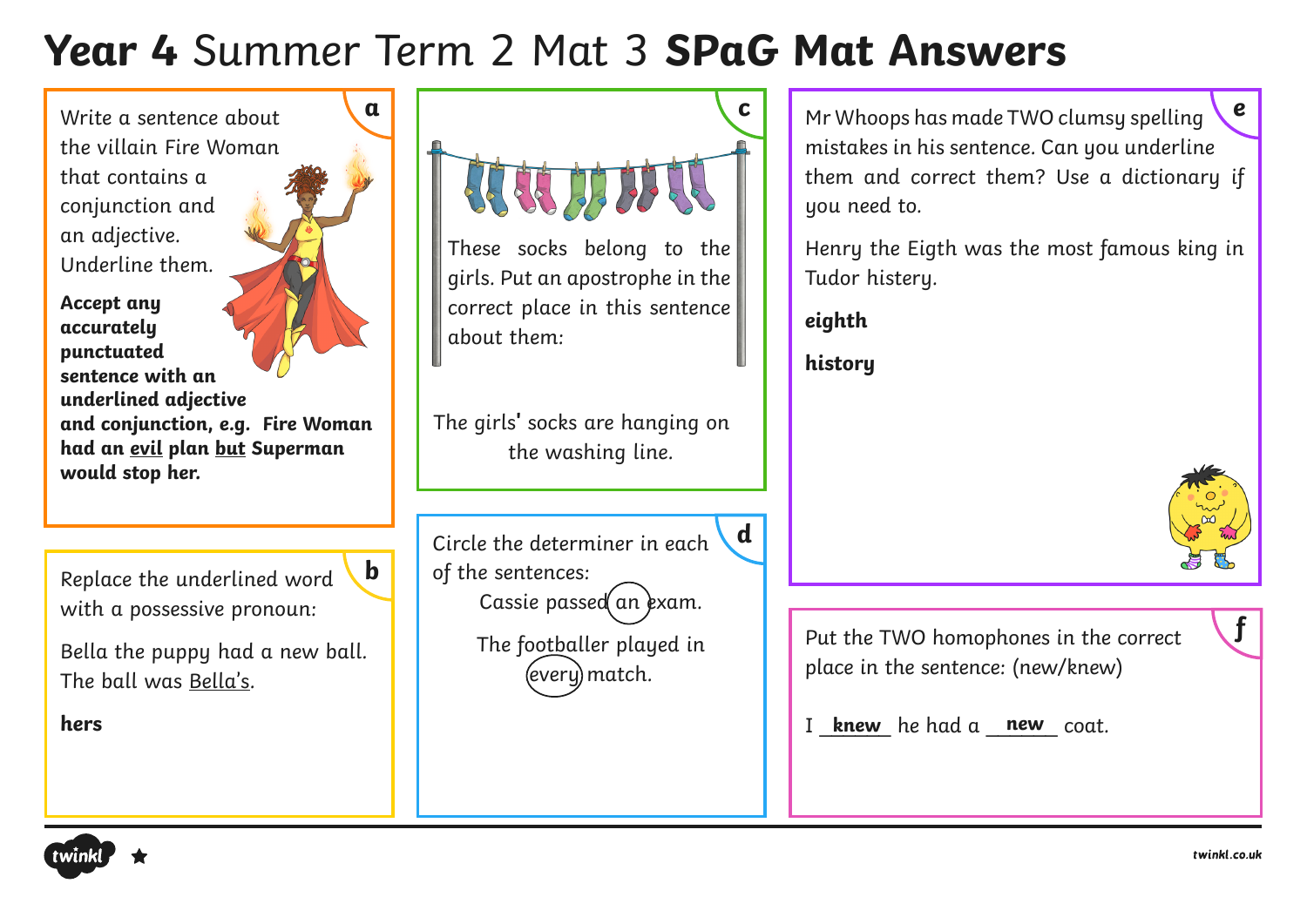# **Year 4** Summer Term 2 Mat 3 **SPaG Mat Answers**

Write a sentence about the villain Fire Woman that contains a conjunction, an adverb and an adjective. Underline them.

**Accept any accurately punctuated sentence with an underlined adjective, adverb and conjunction, e.g. Fire Woman had an evil plan but Superman would surely stop her.**

Replace the underlined words with a possessive pronoun:

Bella the puppy had a new ball. The ball was Bella's.

**b**

#### **hers**

Zoe and Sam bought a pizza for dinner. The pizza was Zoe and Sam's.

**theirs**



Write a sentence that contains an apostrophe about them.

**Accept any correctly punctuated sentence with a plural possessive apostrophe, e.g. The girls' socks are hanging on the washing line.**

Circle the determiner in each of the sentences:

 $\text{Cassie passed}(an)$ exam.

The footballer played in (every) match.

(Ten) children wanted to be school councillors.

spelling mistakes in his sentence. Can you underline them and correct them?

Henry the Eigth was the most famous king in Tudor histery. He rained for 37 years.

**eighth**

**history**

**reigned**

**d**



Put the homophones in the correct place in the sentences:

(new/knew) I **knew** he had a new coat. (eight/ate) Neil **ate** eight pancakes.



**f**